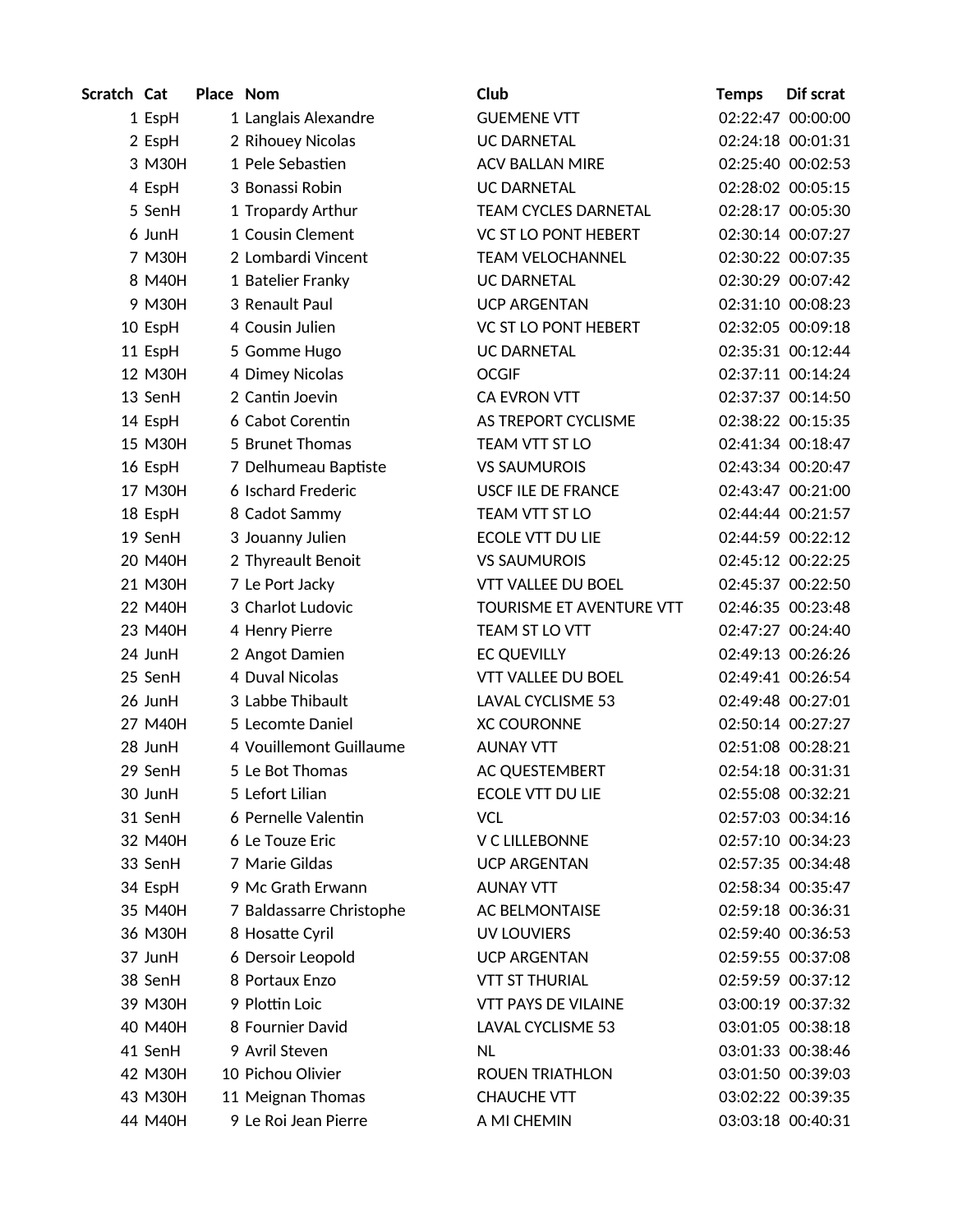| 45 M40H | 10 Marchand Sebastien  |                            | 03:03:37 00:40:50 |
|---------|------------------------|----------------------------|-------------------|
| 46 M40H | 11 Leroy Olivier       | ST LEGER CYCLISME          | 03:03:56 00:41:09 |
| 47 EspH | 10 Beaufrere Nathan    | <b>UV LOUVIERS</b>         | 03:04:45 00:41:58 |
| 48 M40H | 12 Esteves Aurelien    | <b>VINEUIL SPORTS</b>      | 03:05:38 00:42:51 |
| 49 M40H | 13 Bourjon Stephane    | <b>USCF ATLANTIQUE</b>     | 03:06:41 00:43:54 |
| 50 M40H | 14 Le Port Yann        | <b>VTT VALLEE DU BOEL</b>  | 03:06:54 00:44:07 |
| 51 M30H | 12 Bellanger Johann    | TEAM VENDEE VTT 85         | 03:07:04 00:44:17 |
| 52 M40H | 15 Ripeaux Didier      | <b>RAYON D ECOUVES</b>     | 03:08:08 00:45:21 |
| 53 M40H | 16 Pivert Jerome       | <b>UCPA</b>                | 03:09:13 00:46:26 |
| 54 EspH | 11 Folliot Corentin    | <b>TEAM VTT ST LO</b>      | 03:09:33 00:46:46 |
| 55 M40H | 17 Fournier Sylvain    | <b>US CHANGE VELO</b>      | 03:09:53 00:47:06 |
| 56 M30H | 13 Cahu Romain         | <b>VTT HANAPSIEN</b>       | 03:10:31 00:47:44 |
| 57 M50H | 1 Aubry Olivier        | AC VALLEE DE LA SARTHE     | 03:11:21 00:48:34 |
| 58 M30H | 14 Dumontier Francois  | <b>NL</b>                  | 03:12:09 00:49:22 |
| 59 M30H | 15 Nouvellon Yannick   | <b>UCJT</b>                | 03:12:21 00:49:34 |
| 60 M30H | 16 Dumontier Matthieu  | <b>VC BERNAY</b>           | 03:12:43 00:49:56 |
| 61 M40H | 18 Garnier Stephane    | TOURISME ET AVENTURE VTT   | 03:13:14 00:50:27 |
| 62 M50H | 2 Gautier Laurent      | <b>BC NOISY LE GRAND</b>   | 03:14:32 00:51:45 |
| 63 EspH | 12 Lefebvre Antonin    | <b>UC DARNETAL</b>         | 03:14:45 00:51:58 |
| 64 M50H | 3 Tronquet Eric        | <b>NL</b>                  | 03:14:47 00:52:00 |
| 65 SenH | 10 Basire Simon        | <b>NL</b>                  | 03:14:48 00:52:01 |
| 66 M40H | 19 Vallette Olivier    | <b>VTT PAYS DE VILAINE</b> | 03:14:49 00:52:02 |
| 67 SenH | 11 Rome Sylvain        | <b>NL</b>                  | 03:15:15 00:52:28 |
| 68 M40H | 20 Dauguet Christophe  | <b>CC ERNEE</b>            | 03:15:35 00:52:48 |
| 69 M50H | 4 Saudubray Erick      | CA EVRON VTT               | 03:16:56 00:54:09 |
| 70 M50H | 5 Menuet Christophe    | <b>UV LOUVIERS</b>         | 03:18:08 00:55:21 |
| 71 M30H | 17 Belzunce Benoit     | <b>NL</b>                  | 03:18:52 00:56:05 |
| 72 M40H | 21 Deuzet Pierre Marie | <b>VTT CLUB FALAISIEN</b>  | 03:18:54 00:56:07 |
| 73 M30H | 18 Duperray Simon      | <b>VTT HANAPSIEN</b>       | 03:19:14 00:56:27 |
| 74 M50H | 6 Lebosse Patrice      | <b>VC LISIEUX</b>          | 03:19:33 00:56:46 |
| 75 M40H | 22 Cheneau Guillaume   | <b>US LA GACILLY</b>       | 03:21:40 00:58:53 |
| 76 M30H | 19 Degezelle Damien    | <b>UC DARNETAL</b>         | 03:22:22 00:59:35 |
| 77 M40H | 23 Boudard Sebastien   | BC NOISY LE GRAND          | 03:22:42 00:59:55 |
| 78 M40H | 24 Mesle Ludovic       | <b>USR VELO PASSION</b>    | 03:22:44 00:59:57 |
| 79 M50H | 7 Hamel Olivier        | TOURISME ET AVENTURE VTT   | 03:26:01 01:03:14 |
| 80 M30H | 20 Boucher Guillaume   | <b>CA EVRON VTT</b>        | 03:27:06 01:04:19 |
| 81 JunH | 7 Toutay Maximin       | C CHARTRES CYCLISME        | 03:28:52 01:06:05 |
| 82 M30H | 21 Boullenger Mickael  | NL.                        | 03:29:23 01:06:36 |
| 83 M30H | 22 Julienne Vincent    | <b>RVC ST GEORGES</b>      | 03:31:30 01:08:43 |
| 84 EspH | 13 Draperie Dorian     | <b>VT TRANZAULT</b>        | 03:32:12 01:09:25 |
| 85 M30H | 23 Marais Teddy        | <b>UC DARNETAL</b>         | 03:32:49 01:10:02 |
| 86 SenH | 12 Guillotin Billy     | LA FLECHE TRIATHLON        | 03:33:27 01:10:40 |
| 87 JunH | 8 Bernier Emilien      | <b>UC DARNETAL</b>         | 03:36:53 01:14:06 |
| 88 M40H | 25 Simonnet Morgan     | <b>VSC</b>                 | 03:39:18 01:16:31 |
| 89 M30H | 24 Draperie Miguel     | <b>VTT RANZAULT</b>        | 03:43:33 01:20:46 |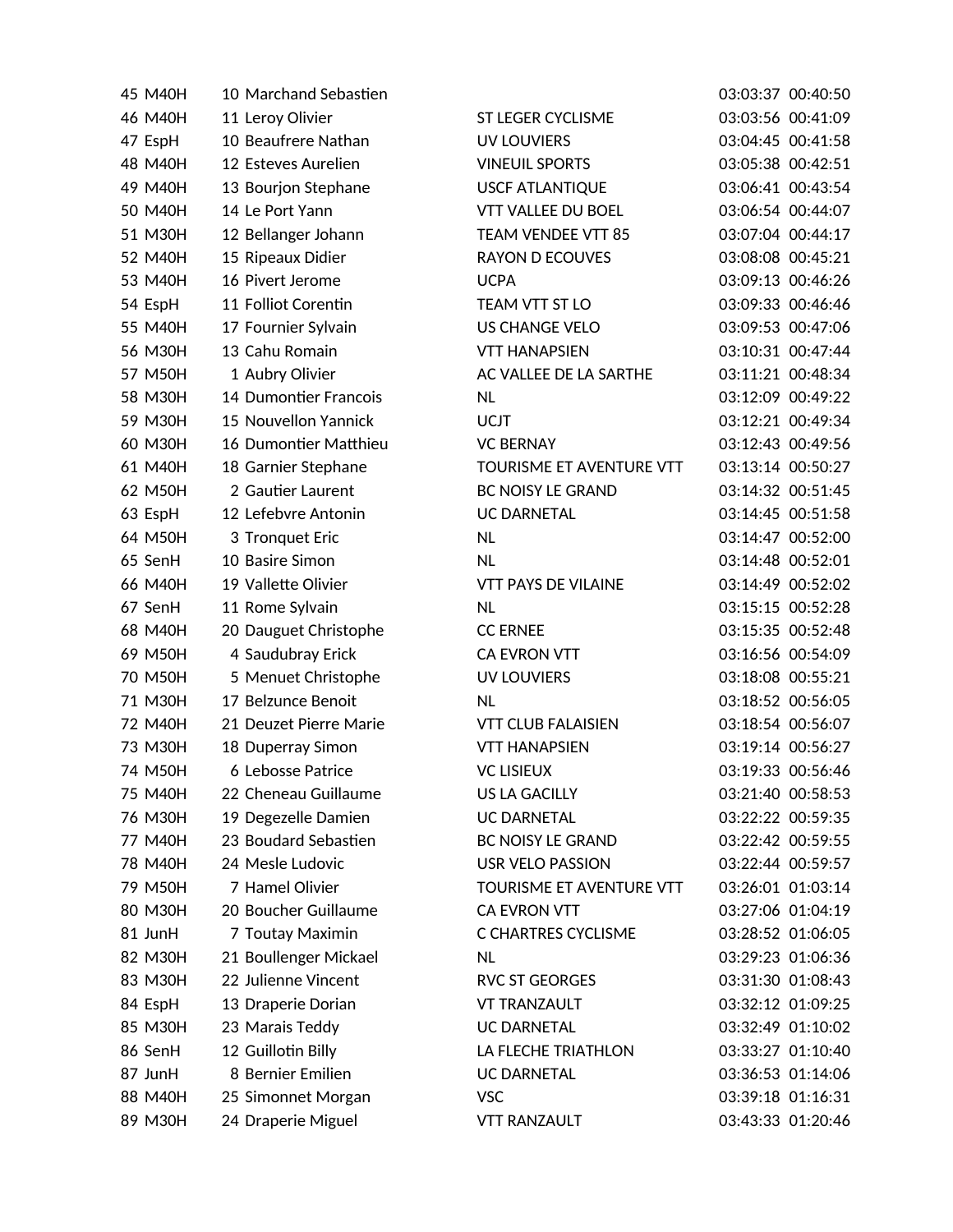| 90 M30H  | 25 Juglet Julien              | <b>VTT HANAPSIEN</b>        |                   | 03:44:09 01:21:22 |
|----------|-------------------------------|-----------------------------|-------------------|-------------------|
| 91 M50H  | 8 Molas Laurent               | <b>BONNIERES VTT</b>        | 03:45:52 01:23:05 |                   |
| 92 SenH  | 13 Greau Alexis               | <b>NL</b>                   | 03:46:11 01:23:24 |                   |
| 93 M40H  | 26 Couroux David              | <b>SAS VTT</b>              |                   | 03:47:17 01:24:30 |
| 94 M50H  | 9 Francois Laurent            | <b>VTT PAYS DE VILAINE</b>  | 03:47:57 01:25:10 |                   |
| 95 M40H  | 27 Maufrais Sebastien         | <b>VELO SPORT CHARTRAIN</b> | 03:55:01 01:32:14 |                   |
| 96 JunH  | 9 Simon Titouan               | <b>UCPA</b>                 | 03:55:11 01:32:24 |                   |
| 97 M30H  | 26 Gentil Julien              | <b>VC NONANTAIS</b>         | 03:55:13 01:32:26 |                   |
| 98 SenH  | 14 Laigle Valentin            | <b>NL</b>                   | $01:34:14 -$      |                   |
| 99 M30H  | 27 Palen Renaud               | <b>NL</b>                   | $01:53:46 -$      |                   |
| 100 JunH | 10 Huet Cyril                 | <b>UCP ARGENTAN</b>         | $01:54:25 -$      |                   |
| 101 JunH | 11 Desveaux Vincent Guillaume | POLE CYCLISME SAUMUROIS     | 02:07:52 -        |                   |
| 102 SenH | 15 Rabineau Mathieu           | POLE CYCLISME SAUMUROIS     | 02:09:31 -        |                   |
| 103 EspH | 14 Mazure Mathieu             | TEAM SUD MANCHE LEUCEMIE    | $02:10:13 -$      |                   |
| 104 M40H | 28 Chandelier Tony            | LA FLECHE TRIATHLON         | $02:13:33 -$      |                   |
| 105 JunH | 12 Castel Arthur              | <b>VTT HANAPSIEN</b>        | $02:14:17 -$      |                   |
| 106 JunH | 13 Vallette Maxime            | <b>VTT PAYS DE VILAINE</b>  | $02:18:58 -$      |                   |
| 107 SenH | 16 Demoris Renaud             | <b>TEAM LAVAL</b>           | 02:20:06 -        |                   |
| 108 M40H | 29 Kerboeuf Stephane          | <b>VC EVRON</b>             | $02:20:12 -$      |                   |
| 109 SenH | 17 Boscher Jeremy             | PC GIF VTT                  | 02:22:29 -        |                   |
| 110 M40H | 30 Lefeuvre Christophe        | <b>VTT PAYS DE VILAINE</b>  | $02:23:15 -$      |                   |
| 111 M40H | 31 Guivier Damien             | <b>NL</b>                   | 02:24:08 -        |                   |
| 112 M50H | 10 Marie Stephane             | UC IFS                      | 02:25:06 -        |                   |
| 113 M30H | 28 Therouin Nicolas           | <b>NL</b>                   | $02:26:12 -$      |                   |
| 114 M30H | 29 Bigot Mickael              | <b>NL</b>                   | $02:28:19 -$      |                   |
| 115 M30H | 30 Charrier Mathieu           | <b>VC THOUARS</b>           | 02:28:58 -        |                   |
| 116 M30H | 31 Colas Camille              | TOURISME ET AVENTURE VTT    | 02:31:39 -        |                   |
| 117 EspH | 15 Legrand Gaetan             | <b>VTT PAYS DE VILAINE</b>  | $02:35:05 -$      |                   |
| 118 M40H | 32 Deboffe Francois           | <b>NL</b>                   | 02:35:57 -        |                   |
|          |                               |                             |                   |                   |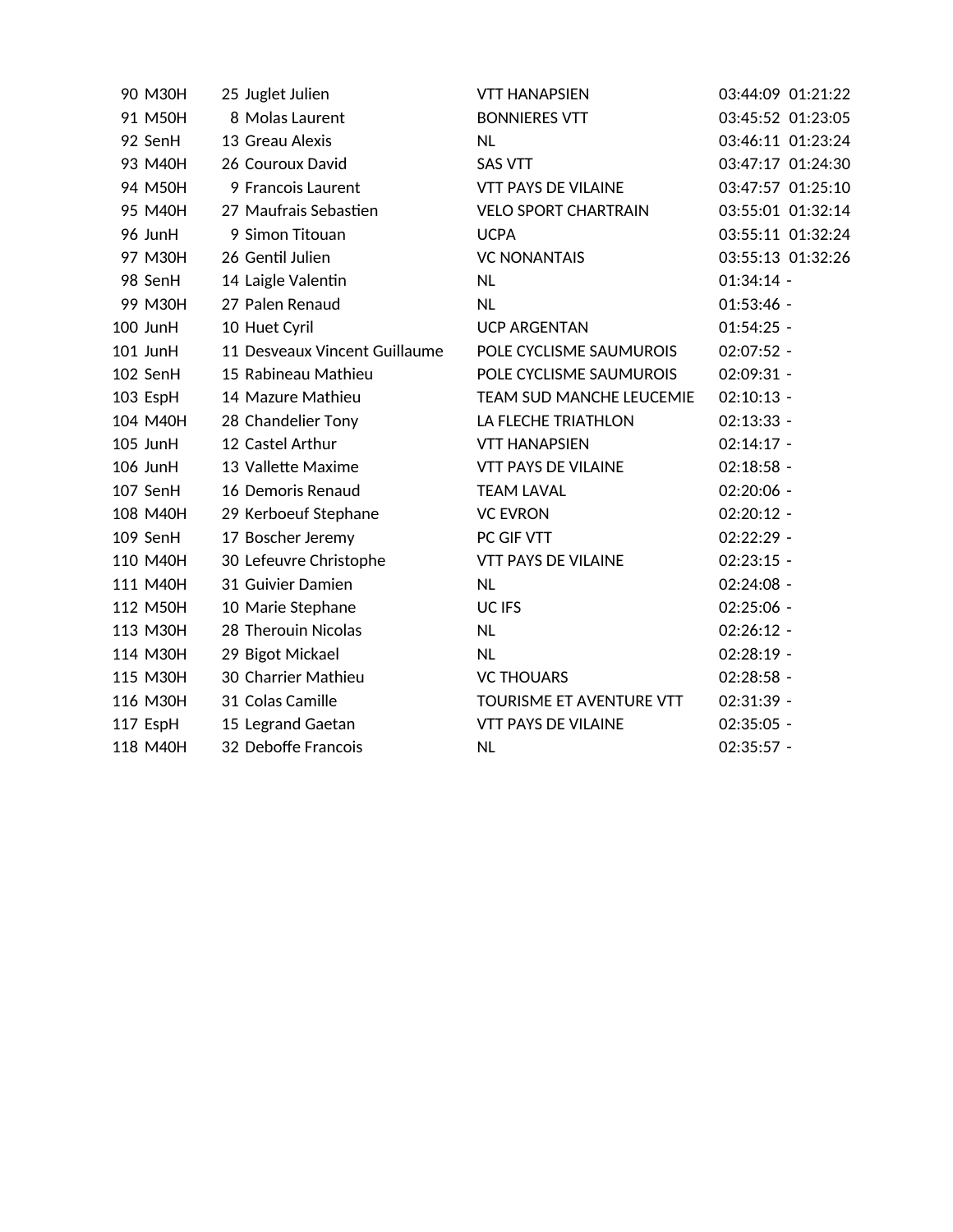| Dif cat              |
|----------------------|
| 00:00:00             |
| 00:01:31             |
| 00:00:00             |
| 00:05:15             |
| 00:00:00             |
| 00:00:00             |
| 00:04:42             |
| 00:00:00             |
| 00:05:30             |
| 00:09:18             |
| 00:12:44             |
| 00:11:31             |
| 00:09:20             |
| 00:15:35             |
| 00:15:54             |
| 00:20:47             |
| 00:18:07             |
| 00:21:57             |
| 00:16:42             |
| 00:14:43             |
| 00:19:57             |
| 00:16:06             |
| 00:16:58             |
| 00:18:59             |
| 00:21:24             |
| 00:19:34             |
| 00:19:45             |
| 00:20:54<br>00:26:01 |
| 00:24:54             |
| 00:28:46             |
| 00:26:41             |
| 00:29:18             |
| 00:35:47             |
| 00:28:49             |
| 00:34:00             |
| 00:29:41             |
| 00:31:42             |
| 00:34:39             |
| 00:30:36             |
| 00:33:16             |
| 00:36:10             |
| 00:36:42             |
| 00:32:49             |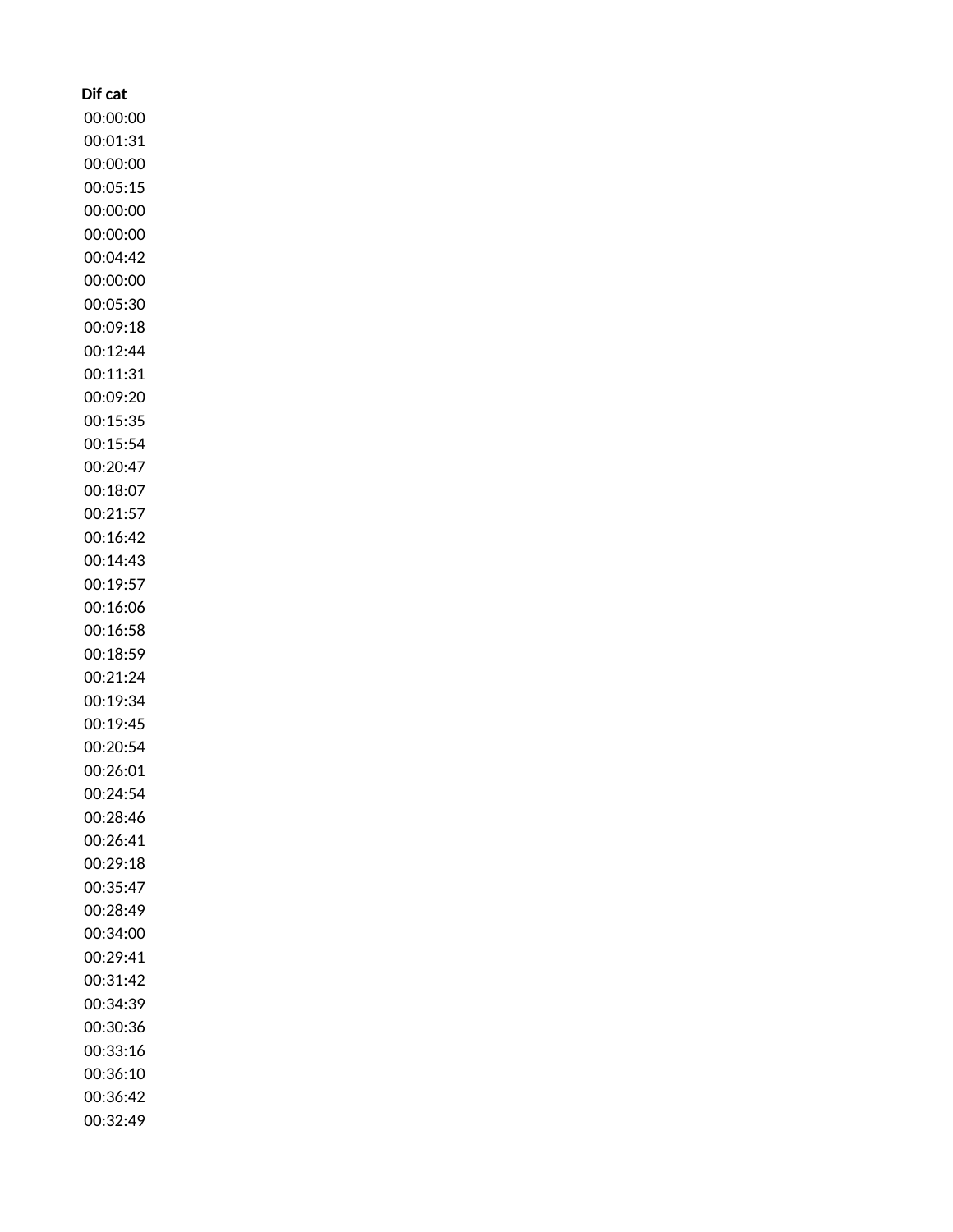| 00:33:08 |
|----------|
| 00:33:27 |
| 00:41:58 |
| 00:35:09 |
| 00:36:12 |
| 00:36:25 |
| 00:41:24 |
| 00:37:39 |
| 00:38:44 |
| 00:46:46 |
| 00:39:24 |
| 00:44:51 |
| 00:00:00 |
| 00:46:29 |
| 00:46:41 |
| 00:47:03 |
| 00:42:45 |
| 00:03:11 |
| 00:51:58 |
| 00:03:26 |
| 00:46:31 |
| 00:44:20 |
| 00:46:58 |
| 00:45:06 |
| 00:05:35 |
| 00:06:47 |
| 00:53:12 |
| 00:48:25 |
| 00:53:34 |
| 00:08:12 |
| 00:51:11 |
| 00:56:42 |
| 00:52:13 |
| 00:52:15 |
| 00:14:40 |
| 01:01:26 |
| 00:58:38 |
| 01:03:43 |
| 01:05:50 |
| 01:09:25 |
| 01:07:09 |
| 01:05:10 |
| 01:06:39 |
| 01:08:49 |
| 01:17:53 |